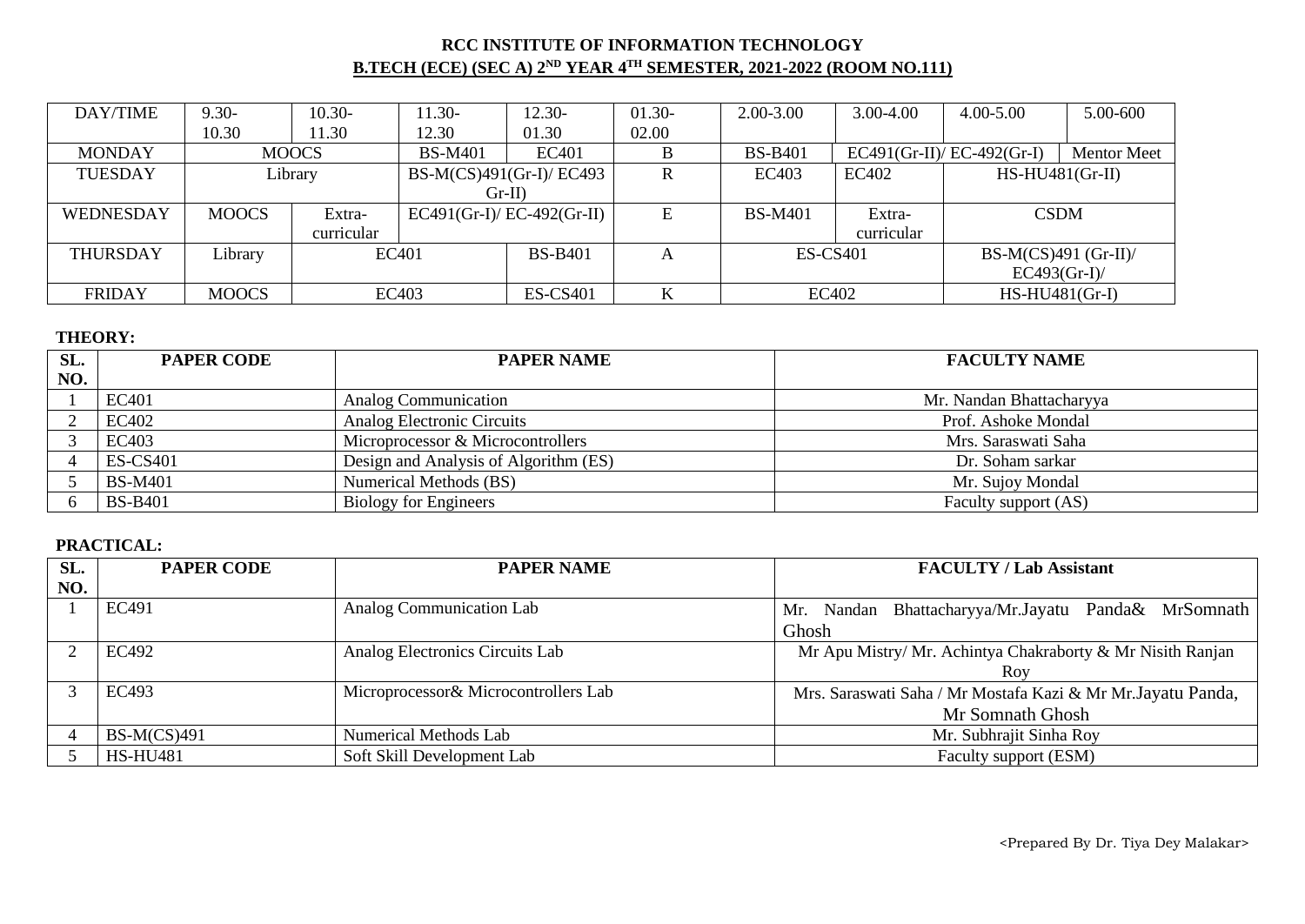# **RCC INSTITUTE OF INFORMATION TECHNOLOGY B.TECH (ECE) (SEC B) 2ND YEAR 4TH SEMESTER, 2021-2022 (ROOM NO.112)**

| DAY/TIME         | $9.30 -$     | $10.30-$        | $11.30-$     | $12.30-$       | $01.30-$ | $2.00-$         | $3.00 - 4.00$               | $4.00 -$        | 5.00-600    |
|------------------|--------------|-----------------|--------------|----------------|----------|-----------------|-----------------------------|-----------------|-------------|
|                  | 10.30        | 1.30            | 12.30        | 01.30          | 02.00    | 3.00            |                             | 5.00            |             |
| <b>MONDAY</b>    | Library      | EC401           |              | EC492          | B        | <b>BS-B401</b>  |                             | <b>HS-HU481</b> |             |
| <b>TUESDAY</b>   | <b>MOOCS</b> | EC402           | <b>EC401</b> | <b>BS-M401</b> | R        | <b>ES-CS401</b> | <b>BS-M(CS)491</b>          |                 |             |
| <b>WEDNESDAY</b> | Library      | <b>ES-CS401</b> |              | EC403          | E        | <b>BS-M401</b>  | Extra-curricular            |                 | <b>CSDM</b> |
| <b>THURSDAY</b>  | <b>MOOCS</b> | EC403           |              | EC493          | A        | EC401           | EC402<br><b>Mentor Meet</b> |                 |             |
| <b>FRIDAY</b>    | Library      | <b>BS-B401</b>  | EC403        | EC402          | K        | Mentor          | EC491                       |                 |             |
|                  |              |                 |              |                |          | Meet            |                             |                 |             |

## **THEORY:**

| SL. | <b>PAPER CODE</b> | <b>PAPER NAME</b>                     | <b>FACULTY NAME</b>      |
|-----|-------------------|---------------------------------------|--------------------------|
| NO. |                   |                                       |                          |
|     | EC401             | Analog Communication                  | Dr. Srijibendu Bagchi    |
|     | EC402             | Analog Electronic Circuits            | Mrs. Pampa Debnath       |
|     | EC403             | Microprocessor & Microcontrollers     | Mr. Indranil Mazumder    |
|     | <b>ES-CS401</b>   | Design and Analysis of Algorithm (ES) | Dr. Soham sarkar         |
|     | <b>BS-M401</b>    | Numerical Methods (BS)                | Mr. Dipan Bandhyapadhyay |
|     | <b>BS-B401</b>    | <b>Biology for Engineers</b>          | <b>Faculty Support</b>   |

#### **PRACTICAL:**

| SL. | <b>PAPER CODE</b> | <b>PAPER NAME</b>            | <b>FACULTY NAME</b>                                                |
|-----|-------------------|------------------------------|--------------------------------------------------------------------|
| NO. |                   |                              |                                                                    |
|     | EC491             | Analog Communication Lab     | Mr. Anindya Basu /Mr. Jayatu Panda& MrSomnath Ghosh                |
|     | EC492             | Analog Electric Circuits Lab | Mrs. Pampa Debnath/Mr. Achintya Chakraborty & Mr Nisith Ranjan Roy |
| 3   | EC493             | Microprocessor&              | Mr. Indranil Mazumder/Mr Mostafa Kazi& Mr Nisith Ranjan Roy        |
|     |                   | Microcontrollers Lab         |                                                                    |
|     | $BS-M(CS)491$     | <b>Numerical Methods Lab</b> | Mr. Dipan Bandhyapadhyay                                           |
|     |                   |                              |                                                                    |
|     | <b>HS-HU481</b>   | Soft Skill Development Lab   | <b>Faculty Support</b>                                             |

<Prepared By Dr. Tiya Dey Malakar>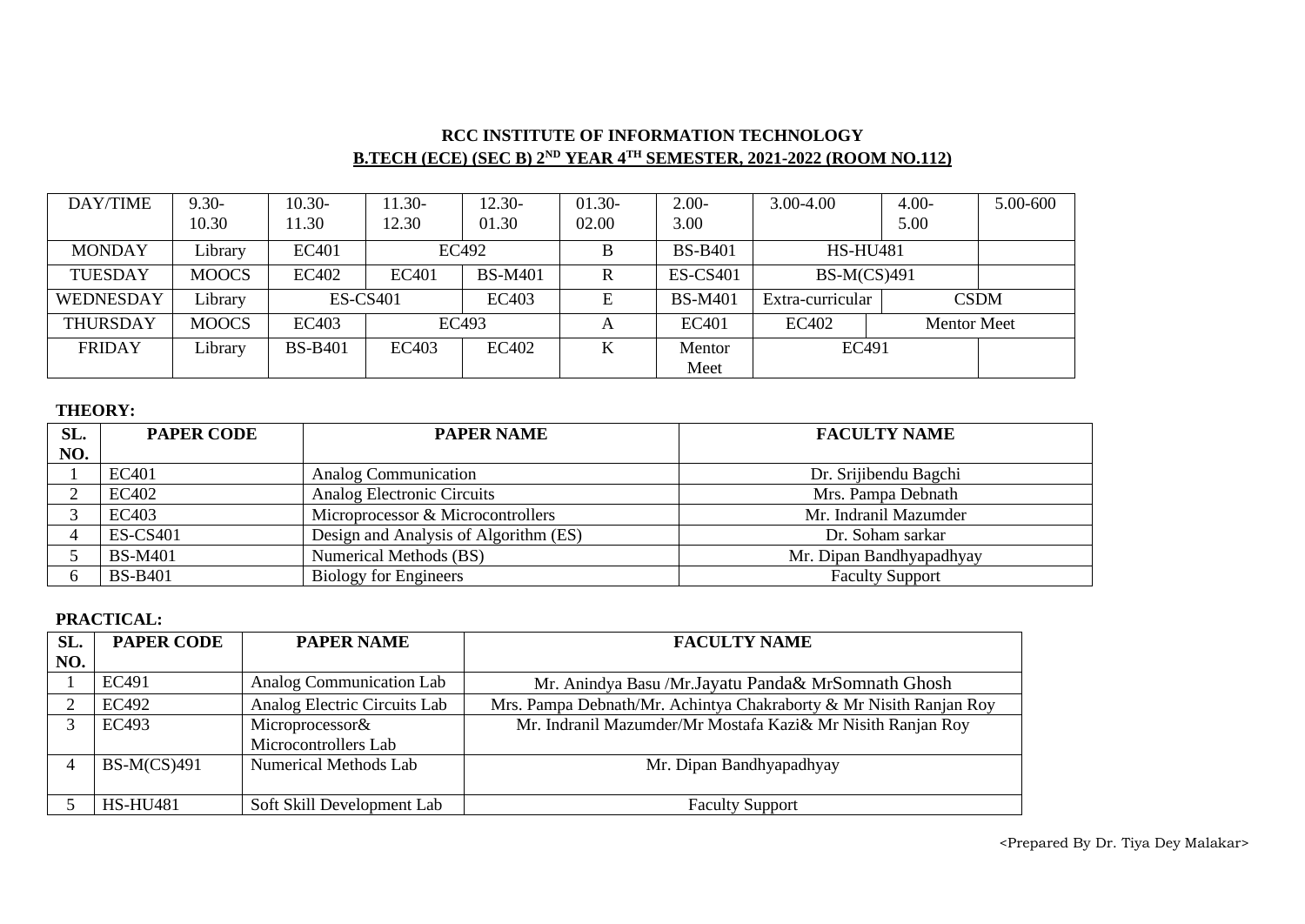# **RCC INSTITUTE OF INFORMATION TECHNOLOGY B.TECH (ECE) (SEC A) 3RD YEAR 6TH SEMESTER, 2021-2022 (ROOM NO.109)**

| DAY/TIME         | $9.30 -$     | 10.30-11.30   | $11.30-$                    | $2.30 -$        | $01.30 -$ | $2.00 - 3.00$   | 3.00-4.00                   | $4.00 - 5.00$      | 5.00-600         |
|------------------|--------------|---------------|-----------------------------|-----------------|-----------|-----------------|-----------------------------|--------------------|------------------|
|                  | 10.30        |               | 12.30                       | 01.30           | 02.00     |                 |                             |                    |                  |
| <b>MONDAY</b>    | <b>MOOCS</b> | EC601         | PE-EC603C                   | <b>HS-HU601</b> | B         | <b>HS-HU601</b> | $EC692(Gr-I)/EC-691(Gr-II)$ |                    | Extra-curricular |
|                  |              |               | /PE-EC603D                  |                 |           |                 |                             |                    |                  |
| <b>TUESDAY</b>   | Library      | OE-EC604C     | EC602                       | EC602           | R         | PE-EC603C/PE-   |                             | <b>Mentor Meet</b> |                  |
|                  |              |               |                             |                 |           | EC603D          |                             |                    |                  |
| <b>WEDNESDAY</b> | <b>MOOCS</b> | OE-EC604C     | OE-EC604C                   | <b>EC601</b>    | E         | EC602           | Extra-                      |                    | <b>CSDM</b>      |
|                  |              |               |                             |                 |           |                 | curricular                  |                    |                  |
| <b>THURSDAY</b>  | Library      | PE-EC603C/PE- | $EC692(Gr-II)/EC-691(Gr-I)$ |                 | A         |                 | EC693                       |                    |                  |
|                  |              | EC603D        |                             |                 |           |                 |                             |                    |                  |
| <b>FRIDAY</b>    |              | EC693         |                             |                 | K         | <b>EC601</b>    | <b>HS-HU601</b>             |                    | MC681            |

### **THEORY:**

| SL. NO. | <b>PAPER CODE</b> | <b>PAPER NAME</b>                  | <b>FACULTY NAME</b>               |
|---------|-------------------|------------------------------------|-----------------------------------|
|         | EC601             | Control System & Instrumentation   | Dr. JoyeetaBasu Pal               |
|         | EC602             | <b>Computer Network</b>            | Mr. Kalyan Biswas                 |
|         | PE-EC603C         | CMOS VLSI Design                   | Dr. Arpita Ghosh/Mr. Arpan Deyasi |
|         | PE-EC603D         | Information Theory $&$ Coding      | Mr. Subhrajit Sinha Roy           |
|         | OE-EC604C         | <b>Object Oriented Programming</b> | Mrs. Javanti Das                  |
|         | <b>HS-HU601</b>   | <b>Economics</b> for Engineers     | Faculty support (ESM)             |

| SL. | <b>PAPER CODE</b> | <b>PAPER NAME</b>                       | <b>FACULTY NAME</b>                   |
|-----|-------------------|-----------------------------------------|---------------------------------------|
| NO. |                   |                                         |                                       |
|     | EC692(N-117)      | <b>Computer Network Lab</b>             | Mr. Sujoy Mondal                      |
|     | $EC691(N-119)$    | Control System & Instrumentation Lab    | Dr. JoveetaBasu Pal                   |
|     | EC693             | Mini Project/Electronic design Workshop | All Facuty members and Lab Assistants |
|     | MC681             | Universal Human Values                  | Dr. Sangita Agarwal                   |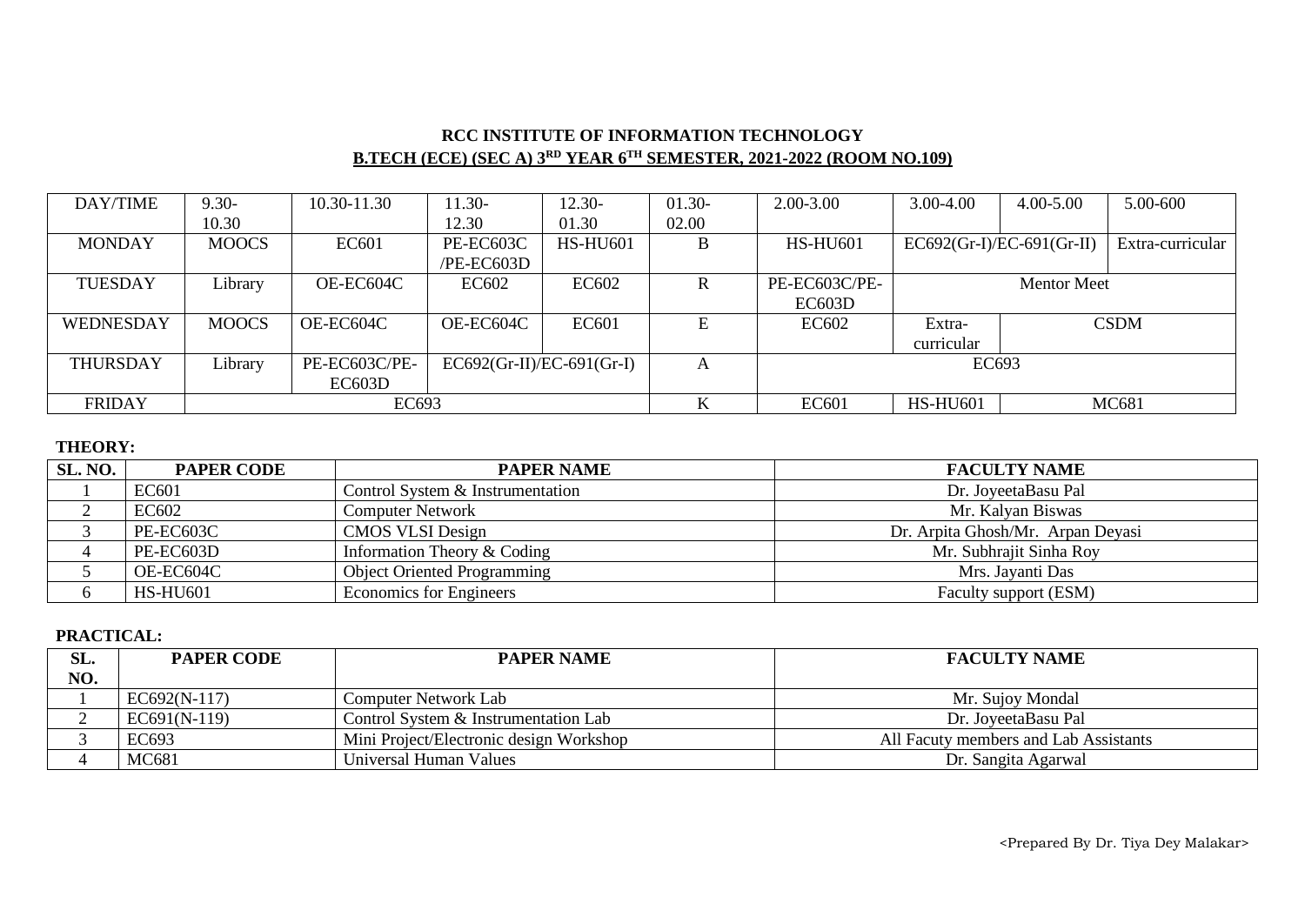# **RCC INSTITUTE OF INFORMATION TECHNOLOGY B.TECH (ECE) (SEC B) 3RD YEAR 6TH SEMESTER, 2021-2022 (ROOM NO.009)**

| <b>DAY/TIME</b> | $9.30 -$     | $10.30 -$       | 11.30-12.30                 | $12.30 -$    | $01.30 -$ | $2.00 - 3.00$               | $3.00 - 4.00$          | 4.00-5.00    | 5.00-600    |
|-----------------|--------------|-----------------|-----------------------------|--------------|-----------|-----------------------------|------------------------|--------------|-------------|
|                 | 10.30        | 11.30           |                             | 01.30        | 02.00     |                             |                        |              |             |
| <b>MONDAY</b>   |              | <b>MOOCS</b>    | PE-EC603C/PE-               | <b>EC601</b> | D         |                             | <b>EC693</b>           |              | Extra-      |
|                 |              |                 | EC603D                      |              |           |                             |                        |              | curricular  |
| <b>TUESDAY</b>  | Library      | <b>HS-HU601</b> | EC601                       | OE-EC604C    | R         | PE-EC603C/PE-               |                        | <b>EC693</b> |             |
|                 |              |                 |                             |              |           | EC603D                      |                        |              |             |
| WEDNESDAY       | <b>MOOCS</b> | EC602           | $EC692(Gr-II)/EC-691(Gr-I)$ |              |           | <b>Mentor Meet</b>          |                        |              | <b>CSDM</b> |
| <b>THURSDAY</b> | Library      | PE-EC603C       | <b>HS-HU601</b>             |              | A         |                             | EC602<br><b>Mentor</b> |              | Extra-      |
|                 |              | /PE-EC603D      |                             |              |           |                             |                        | <b>Meet</b>  | curricular  |
| <b>FRIDAY</b>   | Library      | <b>EC601</b>    | OE-EC604C                   | OE-EC604C    | K         | $EC692(Gr-I)/EC-691(Gr-II)$ |                        | MC681        |             |

### **THEORY:**

| SL. NO. | <b>PAPER CODE</b> | <b>PAPER NAME</b>                  | <b>FACULTY NAME</b>               |
|---------|-------------------|------------------------------------|-----------------------------------|
|         | EC601             | Control System & Instrumentation   | Ms. Naiwrita Dev                  |
|         | EC602             | <b>Computer Network</b>            | Dr. Anup Koyla                    |
|         | PE-EC603C         | <b>CMOS VLSI Design</b>            | Dr. Arpita Ghosh/Mr. Arpan Deyasi |
|         | PE-EC603D         | Information Theory $&$ Coding      | Mr. Subhrajit Sinha Roy           |
|         | OE-EC604C         | <b>Object Oriented Programming</b> | Mrs. Jayanti Das                  |
|         | <b>HS-HU601</b>   | <b>Economics for Engineers</b>     | Faculty support (ESM)             |

| SL. | <b>PAPER CODE</b> | <b>PAPER NAME</b>                       | <b>FACULTY NAME</b>                   |
|-----|-------------------|-----------------------------------------|---------------------------------------|
| NO. |                   |                                         |                                       |
|     | $EC692(N-117)$    | Computer Network Lab                    | Mr. Sujoy Mondal                      |
|     | $EC691(N-119)$    | Control System & Instrumentation Lab    | Ms. Naiwrita Dey                      |
|     | EC693             | Mini Project/Electronic design Workshop | All Facuty members and Lab Assistants |
|     | MC681             | Universal Human Values                  | Dr. Tathagata Deb                     |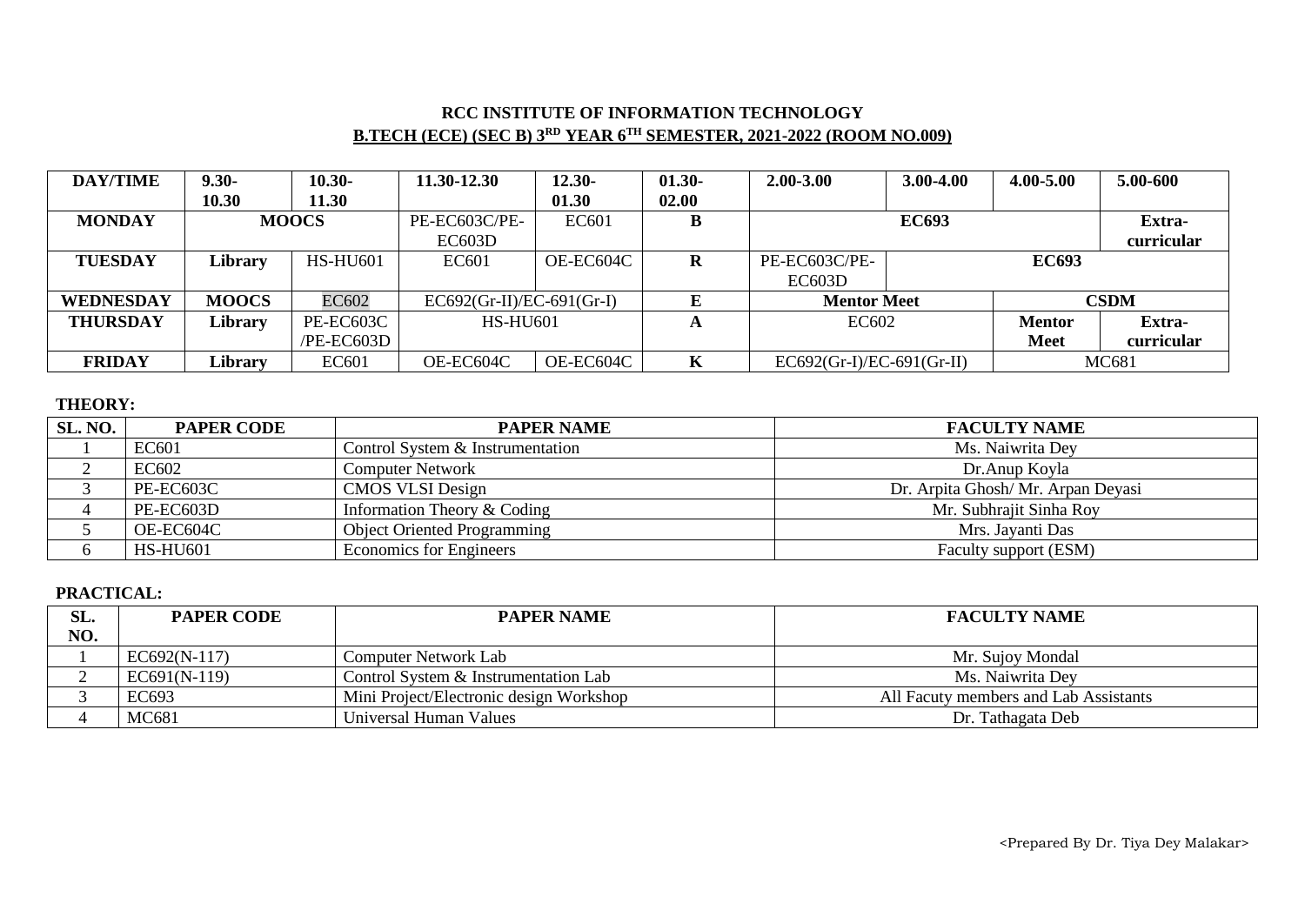## **RCC INSTITUTE OF INFORMATION TECHNOLOGY B.TECH (ECE) (SEC A) 4TH YEAR 8TH SEMESTER,2021- 2022 (ROOM NON-413)**

| DAY/TIME         | $9.30 -$     | $10.30-$                             | $11.30-$             | $12.30-$     | $01.30-$           | 2.00-3.00  | 3.00-4.00  | 4.00-5.00        | 5.00-6.00          |
|------------------|--------------|--------------------------------------|----------------------|--------------|--------------------|------------|------------|------------------|--------------------|
|                  | 10.30        | 11.30                                | 12.30                | 01.30        | 02.00              |            |            |                  |                    |
| <b>MONDAY</b>    |              | <b>MOOCS</b>                         | OE-EC804C            |              | <b>Break</b>       | PE-EC801B  | PE-EC802A/ | Extra-curricular |                    |
|                  |              |                                      |                      |              |                    | /PE-EC801C | PE-EC802B  |                  |                    |
| <b>TUESDAY</b>   | Library      | OE-EC804C                            | OE-EC803A /OE-EC803C |              | <b>Break</b>       | PE-EC802A/ | PE-EC801B  |                  | <b>Mentor Meet</b> |
|                  |              |                                      |                      |              |                    | PE-EC802B  | /PE-EC801C |                  |                    |
| <b>WEDNESDAY</b> |              |                                      |                      |              | Project-II         |            |            |                  |                    |
| <b>THURSDAY</b>  | <b>MOOCS</b> | OE-EC803A<br>PE-EC802A/<br>PE-EC801B |                      | <b>Break</b> | <b>Mentor Meet</b> |            |            | Extra-curricular |                    |
|                  |              | $/OE-$                               | PE-EC802B            | $/PE-EC801C$ |                    |            |            |                  |                    |
|                  |              | <b>EC803C</b>                        |                      |              |                    |            |            |                  |                    |
| <b>FRIDAY</b>    | Project-II   |                                      |                      |              |                    |            |            |                  |                    |

## **THEORY:**

| SL. NO.  | <b>PAPER CODE</b> | <b>PAPER NAME</b>                        | <b>FACULTY NAME</b>      |  |  |
|----------|-------------------|------------------------------------------|--------------------------|--|--|
|          | PE-EC801B         | <b>Fiber Optic Communication</b>         | Dr. Srijibendu Bagchi    |  |  |
| <u>.</u> | PE-EC801C         | <b>Error Correcting Codes</b>            | Mrs. Arpita Banerjee Roy |  |  |
| J.       | PE-EC802A         | Mixed Signal Design                      | Dr.Tiya Dey Malakar      |  |  |
| 4.       | PE-EC802B         | <b>Industrial Automation and Control</b> | Ms. Naiwrita Dey         |  |  |
|          | OE-EC803A         | Internet of Things (IoT)                 | Dr. Ashok Mondal         |  |  |
| 6.       | OE-EC803C         | <b>Cyber Security</b>                    | Mr. Amit Khan            |  |  |
| 8.       | OE-EC804C         | Organisational Behaviour                 | Mrs Jhuma Roy            |  |  |

| $\sim$<br>JL⊶ | CODE<br><b>PAPER</b><br>Ŧ | <b>PAPER NAME</b> | <b>FACULTY NAME</b>                   |  |  |
|---------------|---------------------------|-------------------|---------------------------------------|--|--|
| ៶τ∩<br>w.     |                           |                   |                                       |  |  |
|               | <b>EC881</b>              | Project Stage II  | All Facuty members and Lab Assistants |  |  |